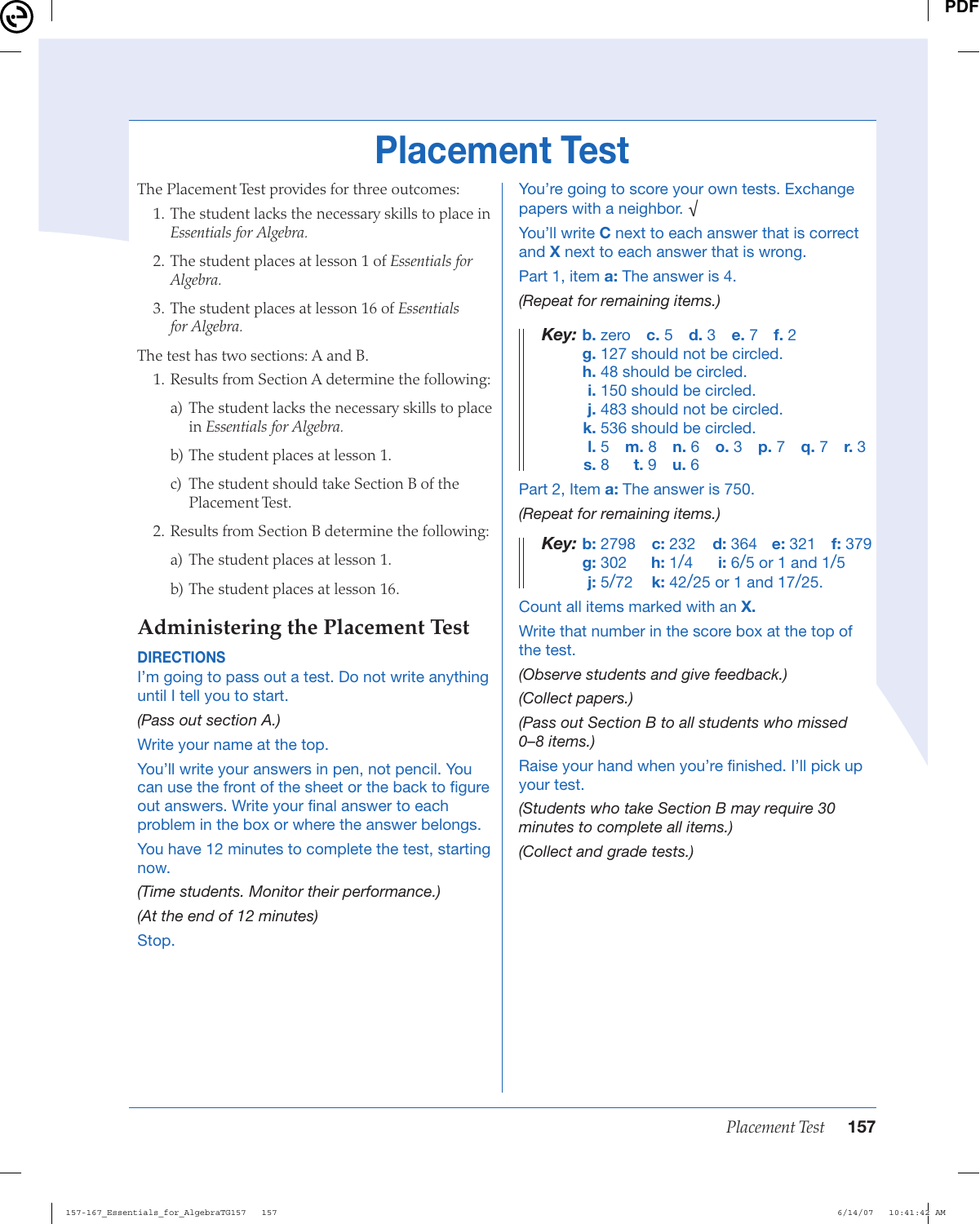### **Placement Test Criteria**

#### **SECTION A**

Section A consists of 2 parts and 32 items. Placement is determined by totaling the errors made.

#### **CRITERIA**

- Students who miss a total of 0–8 items should take Section B of the Placement Test.
- Students who miss a total of 9–11 items place at Lesson 1.
- Students who miss a total of 12 or more items do not have sufficient skills to place in *Essentials for Algebra.*

Section B consists of 8 parts and 40 items. All the items in Section B involve skills that are taught in the first 15 lessons of *Essentials for Algebra.* Students who demonstrate these skills are placed at Lesson 16. Students who do not demonstrate sufficient mastery are placed at Lesson 1. A student is placed at Lesson 1 by failing too many parts or by failing too many items.

#### **CRITERIA FOR PARTS**

- Passing criterion for Parts 1–4: Students make no more than 2 errors on each part.
- Passing criterion for Part 5: Students make errors on no more than 2 **rows.**
- Passing criterion for Part 6: Students make errors on no more than 2 **equations.**
- Passing criterion for Parts 7 and 8: Students make no more than 1 error on each part.

#### **PLACEMENT CRITERIA**

- Students who fail 3 or more parts place at Lesson 1.
- Students who make 12 or more errors place at Lesson 1.
- Students who fail 2 or fewer parts **and** who make 11 or fewer total errors place at Lesson 16.

Use the Placement Test Summary Chart on page 159 to record each student's performance and determine the placement for each student.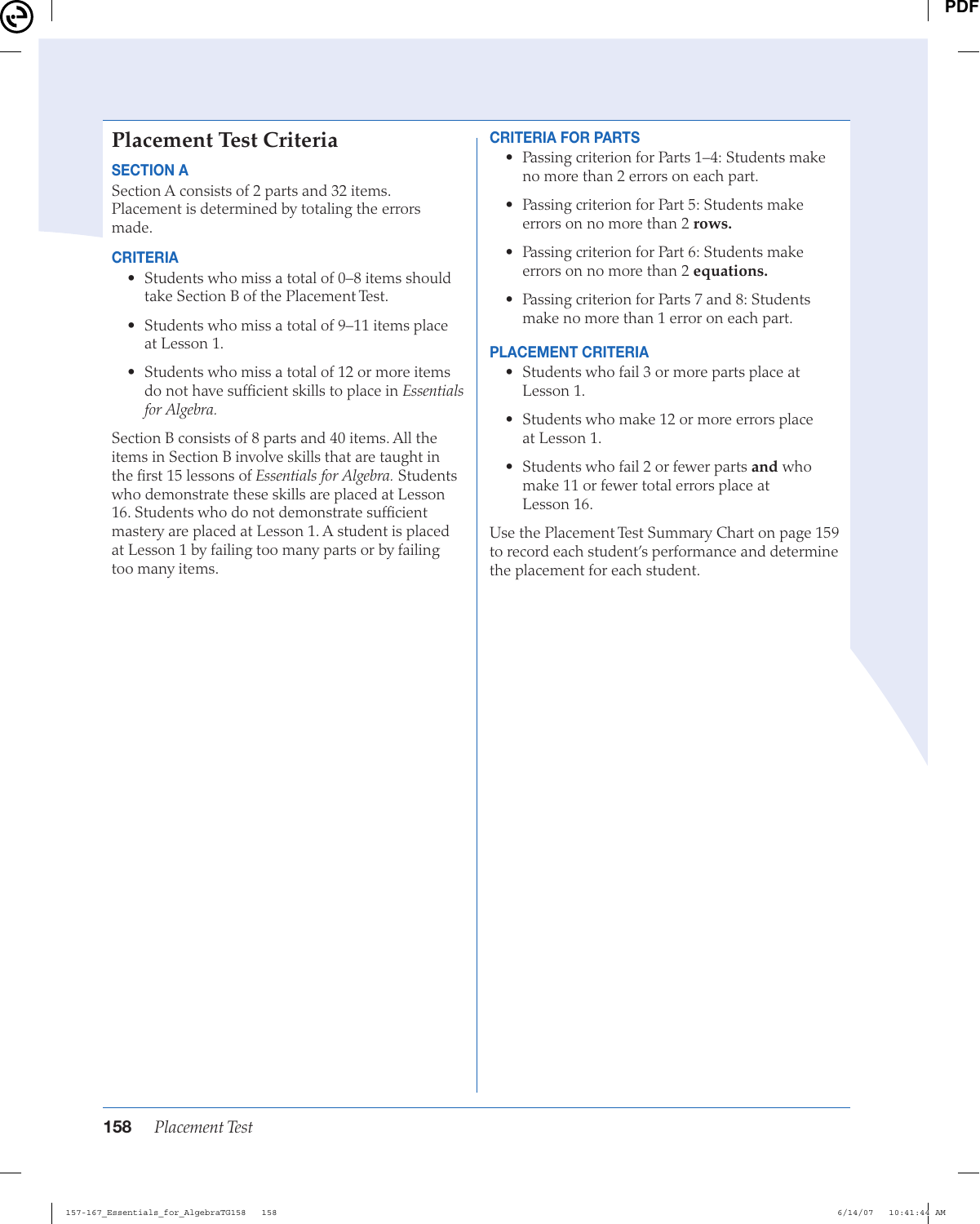## **Placement Test Summary Chart**

|                                                                          | <b>Student Names</b>                             |  |  |  |  |  |  |
|--------------------------------------------------------------------------|--------------------------------------------------|--|--|--|--|--|--|
| <b>Section A (number of errors)</b>                                      |                                                  |  |  |  |  |  |  |
| Select                                                                   | 12 or more errors:<br><b>Insufficient skills</b> |  |  |  |  |  |  |
| of                                                                       | 9-11 errors:<br>Place at Lesson 1.               |  |  |  |  |  |  |
| these                                                                    | 0-8 errors:<br><b>Present Section B.</b>         |  |  |  |  |  |  |
| <b>Section B</b>                                                         |                                                  |  |  |  |  |  |  |
| Part 1 (6 items) number of errors<br>Check if 3 or more errors.          |                                                  |  |  |  |  |  |  |
| <b>Part 2</b> (6 items) number of errors<br>Check if 3 or more errors.   |                                                  |  |  |  |  |  |  |
| <b>Part 3</b> (4 items) number of errors<br>Check if 3 or more errors.   |                                                  |  |  |  |  |  |  |
| Part 4 (6 items) number of errors<br>Check if 3 or more errors.          |                                                  |  |  |  |  |  |  |
| Part 5 (5 items) number of errors<br>Check if 3 or more rows.            |                                                  |  |  |  |  |  |  |
| Part 6 (5 items) number of errors<br>Check if 3 or more equations.       |                                                  |  |  |  |  |  |  |
| Part 7 (4 items) number of errors<br>Check if 2 or more errors.          |                                                  |  |  |  |  |  |  |
| Part 8 (4 items) number of errors<br>Check if 2 or more errors.          |                                                  |  |  |  |  |  |  |
| <b>Number of Parts Failed (total checks)</b>                             |                                                  |  |  |  |  |  |  |
| 3 or more parts failed:<br>Place at Lesson 1.                            |                                                  |  |  |  |  |  |  |
| <b>Total Errors in Section B</b>                                         |                                                  |  |  |  |  |  |  |
| 12 or more errors:<br>Place at Lesson 1.                                 |                                                  |  |  |  |  |  |  |
| Fail 2 or fewer parts with<br>11 or fewer errors:<br>Place at Lesson 16. |                                                  |  |  |  |  |  |  |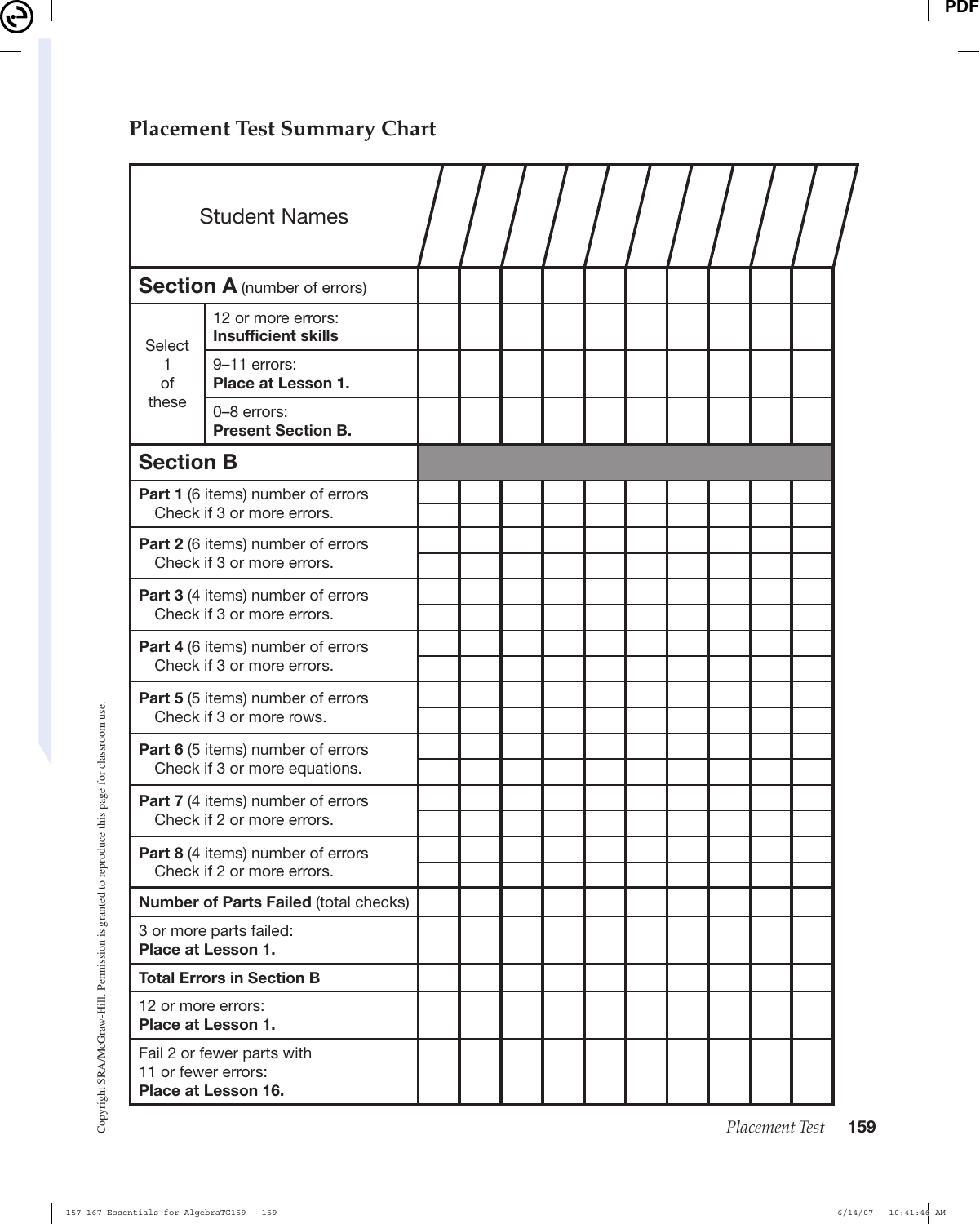### *Essentials for Algebra* **Placement Test**

#### **Section A**

**Score** Name **Name** (Number missed) **Part 1 Answer each question. a.** How many digits? 5204 **b.** What's the tens digit? **c.** What's the thousands digit? **d.** How many digits? 217 **e.** What's the ones digit? **f.** What's the hundreds digit? ◆ **For items g through k, circle each even number. g.** 127 **h.** 48 **i.** 150 **j.** 483 **k.** 536 ◆ **Work items l through u. l.**  $4 \times$  $= 20$  **m.**  $6 \times$  $= 48$ n.  $9 \times$  $= 54$ **o.**  $7 \times$  $= 21$  **p.**  $6\sqrt{42}$ .<br>ر 42 **q.** 4 28 .<br>ر **r.**  $9\sqrt{27}$ ا<br>ر **s.**  $8\sqrt{64}$ .<br>ر 64 **t.** 7 63 - $\mathbf{u}$ . 2)12 ا<br>ر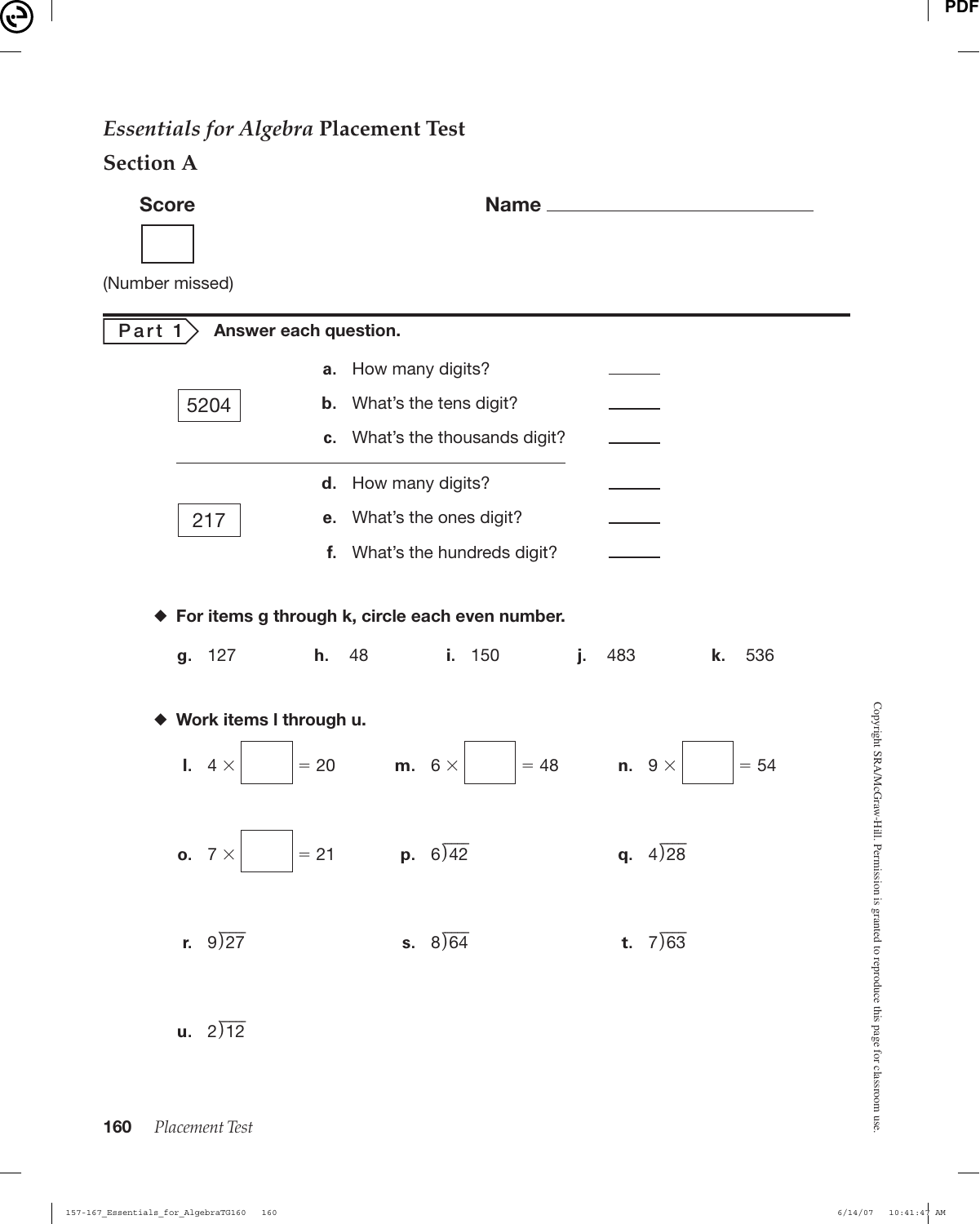### **Section A (continued)**

| <b>Score</b><br>(Number missed)           | Name_                                                                                                                                                                   |                         |
|-------------------------------------------|-------------------------------------------------------------------------------------------------------------------------------------------------------------------------|-------------------------|
| Work each item.<br>Part $2$               |                                                                                                                                                                         |                         |
| 125<br>a.<br>$\times$<br>$6 \overline{6}$ | 3300<br>14<br>b.<br>C.<br>125<br>502<br>$+$ 93                                                                                                                          | 28<br>d.<br>$\times$ 13 |
| e. $3)963$                                | f. $2)758$                                                                                                                                                              | <b>g.</b> $4)1208$      |
|                                           | <b>h.</b> $\frac{11}{4}$ <b>i.</b> $\frac{4}{5}$ <b>j.</b> $\frac{1}{8} \times \frac{5}{9} =$ <b>k.</b> $\frac{7}{5} (\frac{6}{5}) =$<br>$-\frac{10}{4}$ $+\frac{2}{5}$ |                         |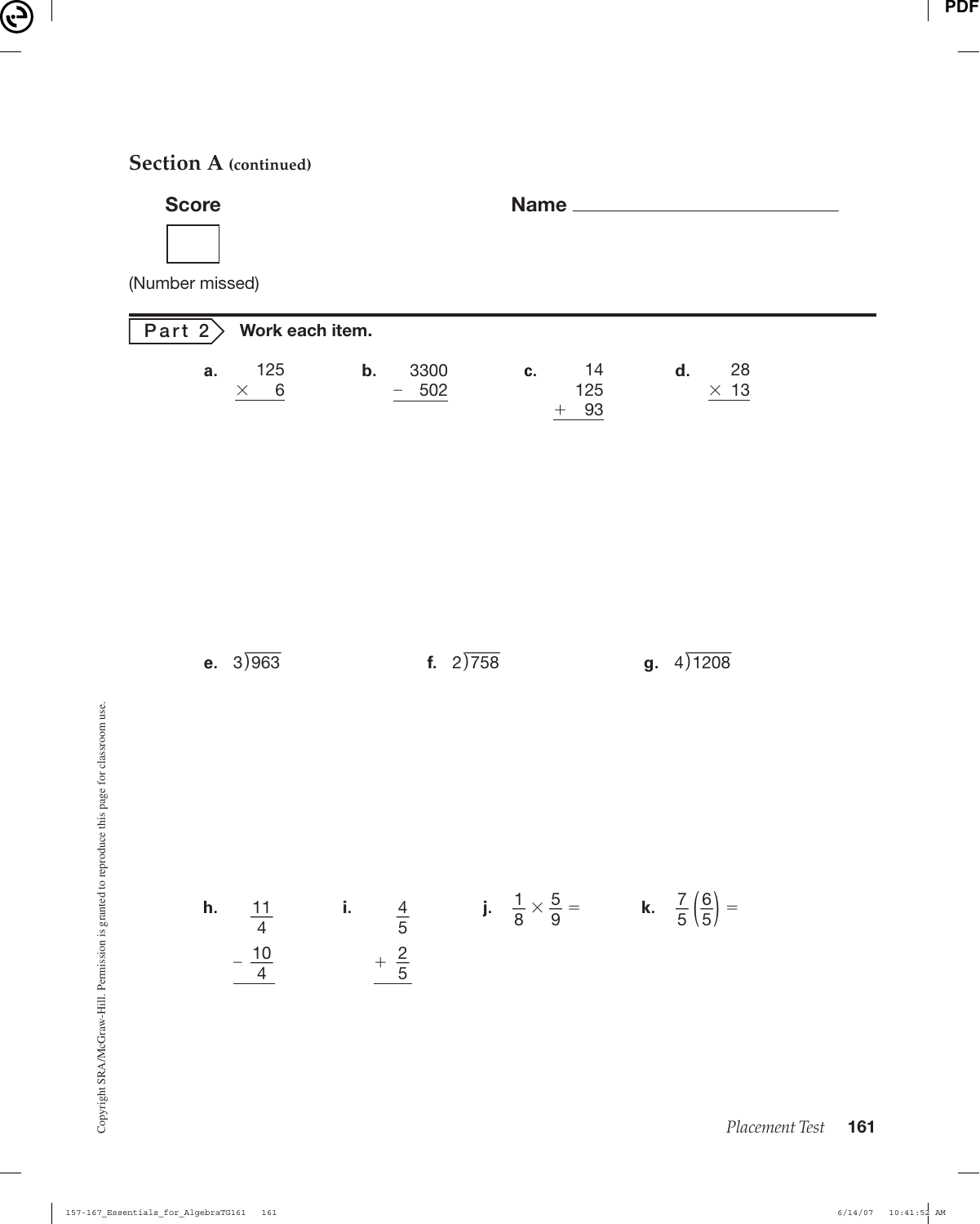# *Essentials for Algebra* **Placement Test**

### **Section B**

| <b>Score</b>                                                                                                 |                          |                                                  |  |  |  |  |  |  |  |
|--------------------------------------------------------------------------------------------------------------|--------------------------|--------------------------------------------------|--|--|--|--|--|--|--|
| (Number missed)                                                                                              |                          |                                                  |  |  |  |  |  |  |  |
| Part $1$<br>Round each value to the nearest whole number. Then round each<br>value to the nearest hundredth. |                          |                                                  |  |  |  |  |  |  |  |
| 39.725                                                                                                       |                          |                                                  |  |  |  |  |  |  |  |
| 6.2489<br>$c.$ $\qquad \qquad$                                                                               |                          | d. ______________                                |  |  |  |  |  |  |  |
| 0.513<br>e. _______________                                                                                  |                          | $f_{\rm{r}}$<br><u> The Common School (1989)</u> |  |  |  |  |  |  |  |
| $\overline{Part 2}$ Write each problem in a column and work it.<br><b>a.</b> $5.4 - 0.205$                   | <b>b.</b> $104.2 + 9.75$ | c. $19 + 12.5 + 6.54$                            |  |  |  |  |  |  |  |
|                                                                                                              |                          |                                                  |  |  |  |  |  |  |  |
| d. $6 - 4.15$                                                                                                | e. $5.2 \times .003$     | f. $142 \times .7$                               |  |  |  |  |  |  |  |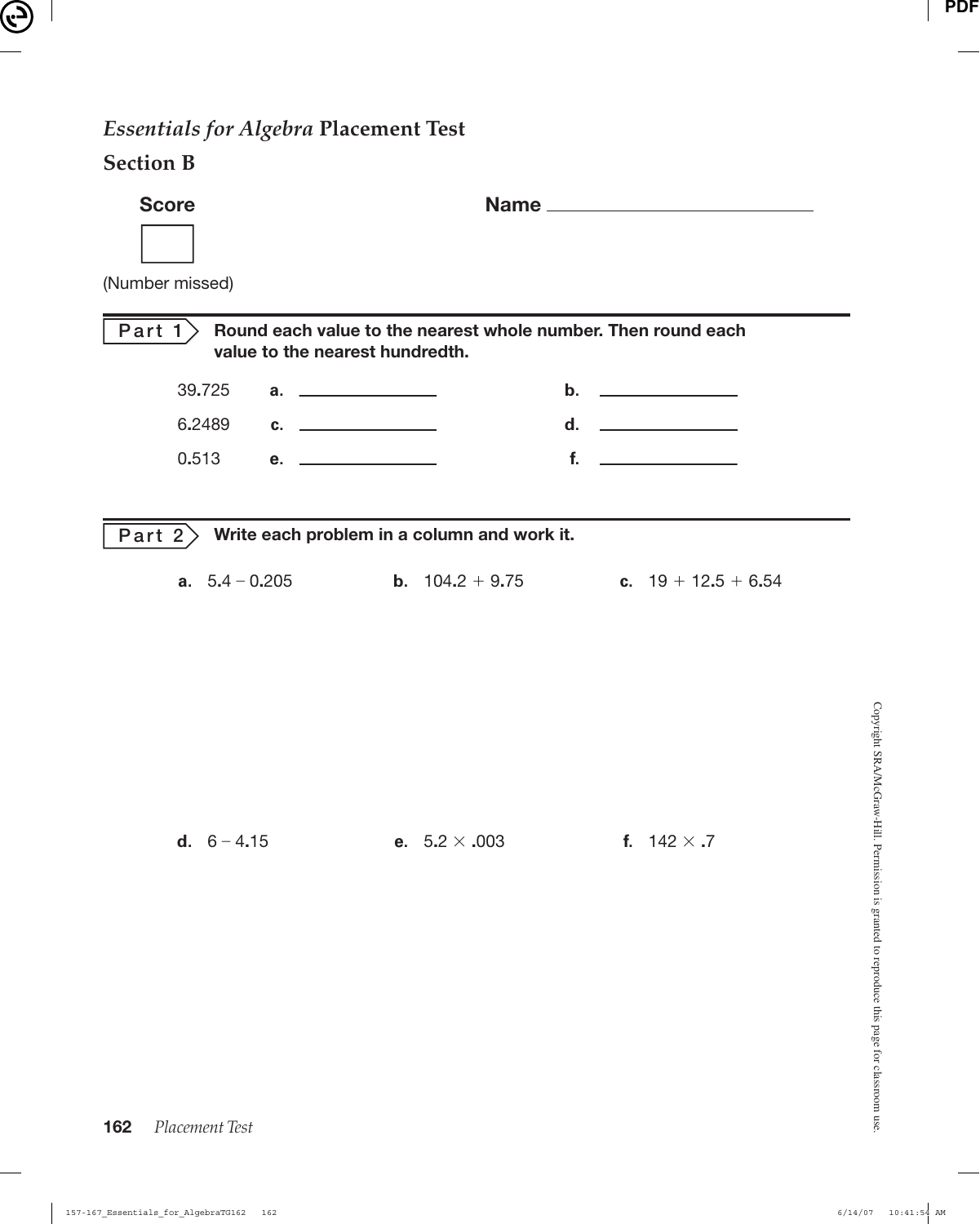#### **Section B (continued)**

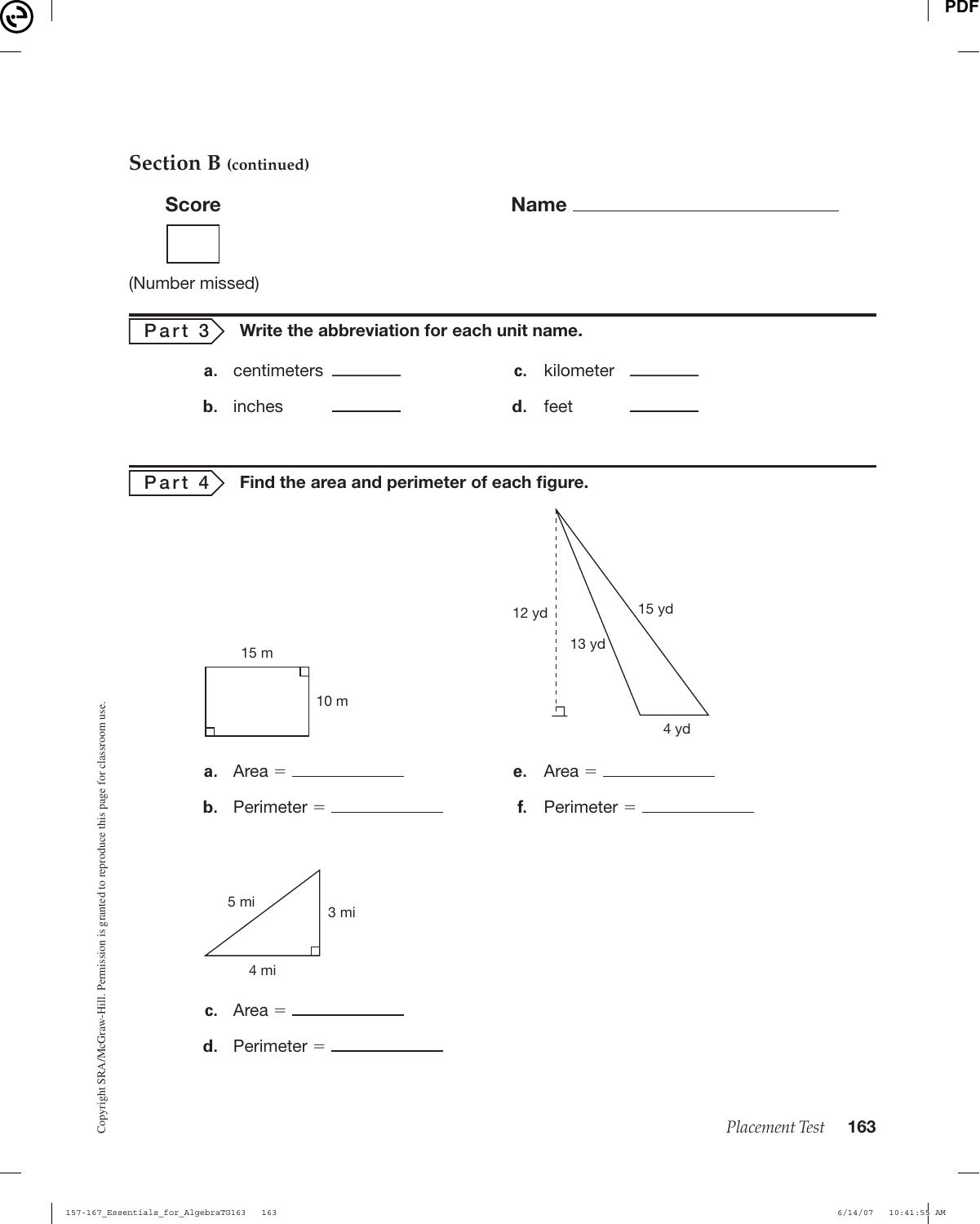### **Section B (continued)**

**Score Name Name Name Name Name Name Name Name Name Name Name Name Name Name Name Name Name Name Name N** 

(Number missed)

#### **Part 5 Complete each row to show the equivalent decimal, fraction, and percent.**

|    | <b>Decimal</b> | <b>Fraction</b> | <b>Percent</b> |
|----|----------------|-----------------|----------------|
| a. | 4.02           |                 |                |
| b. |                | $\frac{8}{100}$ |                |
| C. |                |                 | 70%            |
| d. |                |                 | 5%             |
| е. |                | 100<br>100      |                |



**a.** 
$$
5 = \frac{1}{6} = \frac{1}{1}
$$
  
\n**b.**  $7 = \frac{1}{2} = \frac{1}{5}$   
\n**c.**  $\frac{3}{4} = \frac{1}{20}$   
\n**d.**  $\frac{1}{5} = \frac{63}{1}$   
\n**e.**  $\frac{2}{7} = \frac{14}{1}$ 

Copyright SRA/McGraw-Hill. Permission is granted to reproduce this page for classroom use. Copyright SRA/McGraw-Hill. Permission is granted to reproduce this page for classroom use.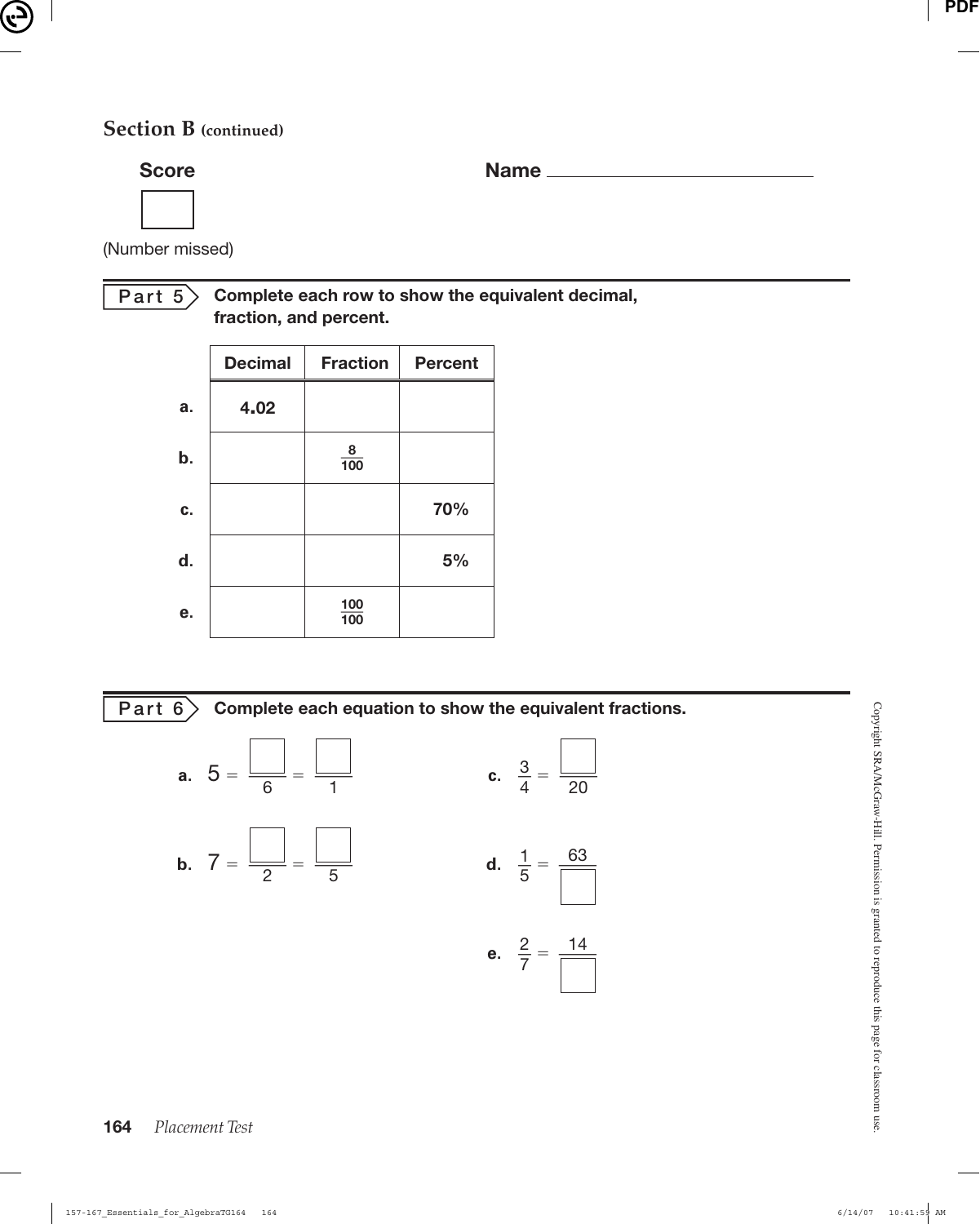#### **Section B (continued)**



 **d.** Kahlil bought the hat and the gloves. He gave the clerk \$30. How much change did he get back?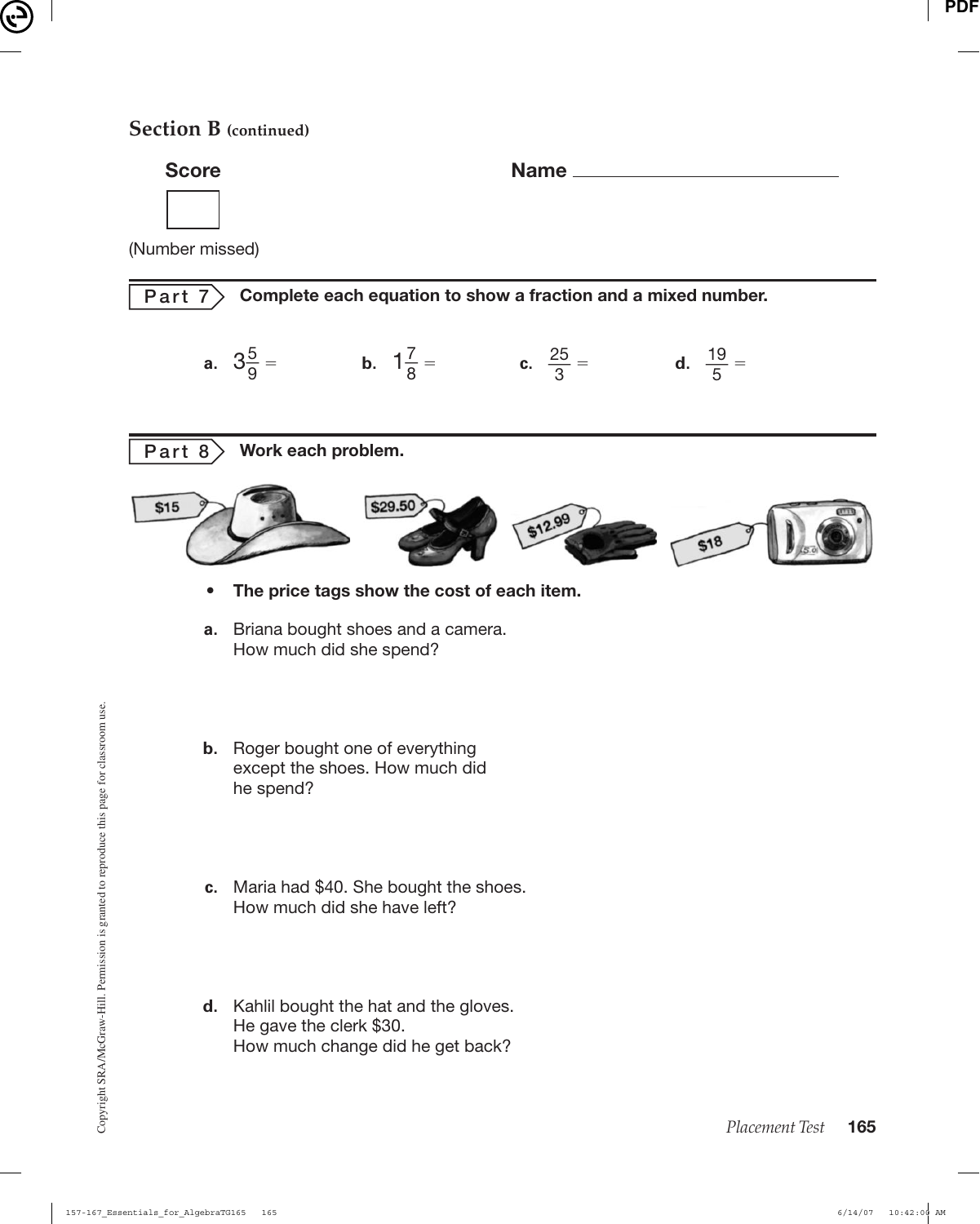